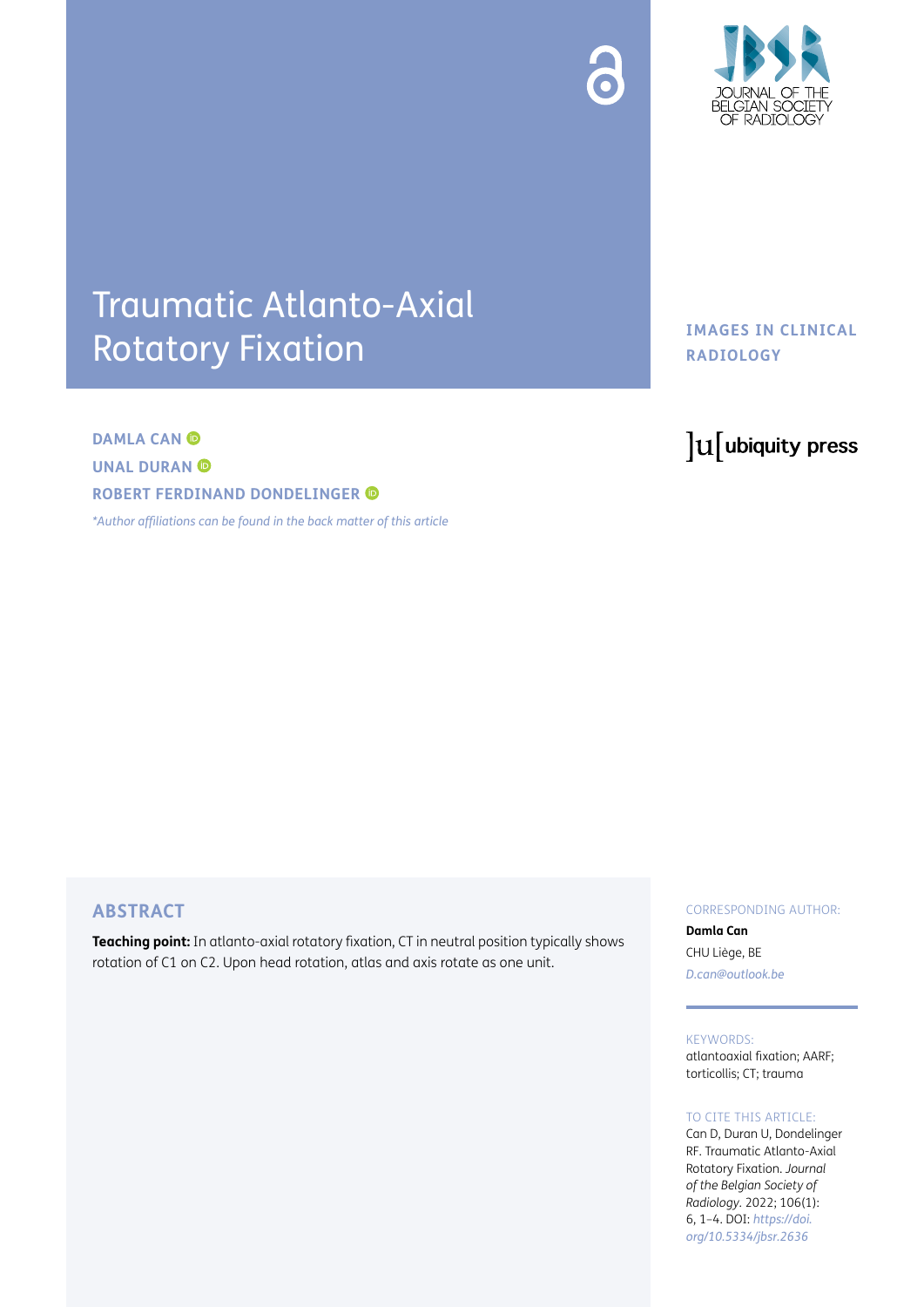#### **CASE**

A 19-year-old female presented to the emergency department for neck pain and stiffness of two weeks duration following a sharp neck movement. Axial 15-mm-thick maximum intensity projection of cervical spine CT suggested the diagnosis of Fielding type I AARF on the basis of rotation of C1 on C2 (**[Figure 1](#page-1-0)**). The patient was discharged. Persistent neck pain led to re-admission. Magnetic resonance imaging (MRI) evidenced exclusive C1–C2 rotation. A 'dynamic' CT with maximal left-sided head rotation confirmed the fixed character of the C1–C2 complex as they rotated as a unit (**[Figure 2](#page-2-0)**).

Traction anatomic repositioning preceded application of a rigid neck brace. A control radiograph demonstrated persistent rotation of C1 on C2 with one lateral mass of C1 lying anterior to the odontoid on the lateral projection and asymmetry of the lateral masses on anteroposterior open-mouth view (**[Figure 3](#page-2-1)**). Repositioning was repeated with application of a halo vest, which again failed. Osteosynthesis of C1–C2 was successfully carried out.

#### **COMMENT**

AARF is a rare occurrence defined by the atlanto-axial complex being maintained in a fixed position, the atlas and the axis rotating as a single unit. This entity occurs more frequently in children because of biomechanical properties of their spine. Causes include trauma, infection, or inflammation (Grisel's syndrome), genetic conditions such as Marfan and Down syndromes, or congenital abnormalities.

Clinical symptoms like neck pain, stiffness, or torticollis are unspecific. CT is the diagnostic standard because radiographs are often difficult to interpret due to pain and deformity restricting optimum head position and the complex regional anatomy.

Fielding and Hawkins described four types of AARF on CT. Type I is the most common, without anterior displacement of the atlas and ligamentous disruption. Type II is defined by anterior C1 displacement of 3–5 mm. Type III corresponds to a rotatory subluxation with anterior displacement of more than 5 mm and type IV to a posterior displacement [[1](#page-3-1)].

<span id="page-1-0"></span>

**Figure 1** Rotation of C1 on C2 on CT in neutral position.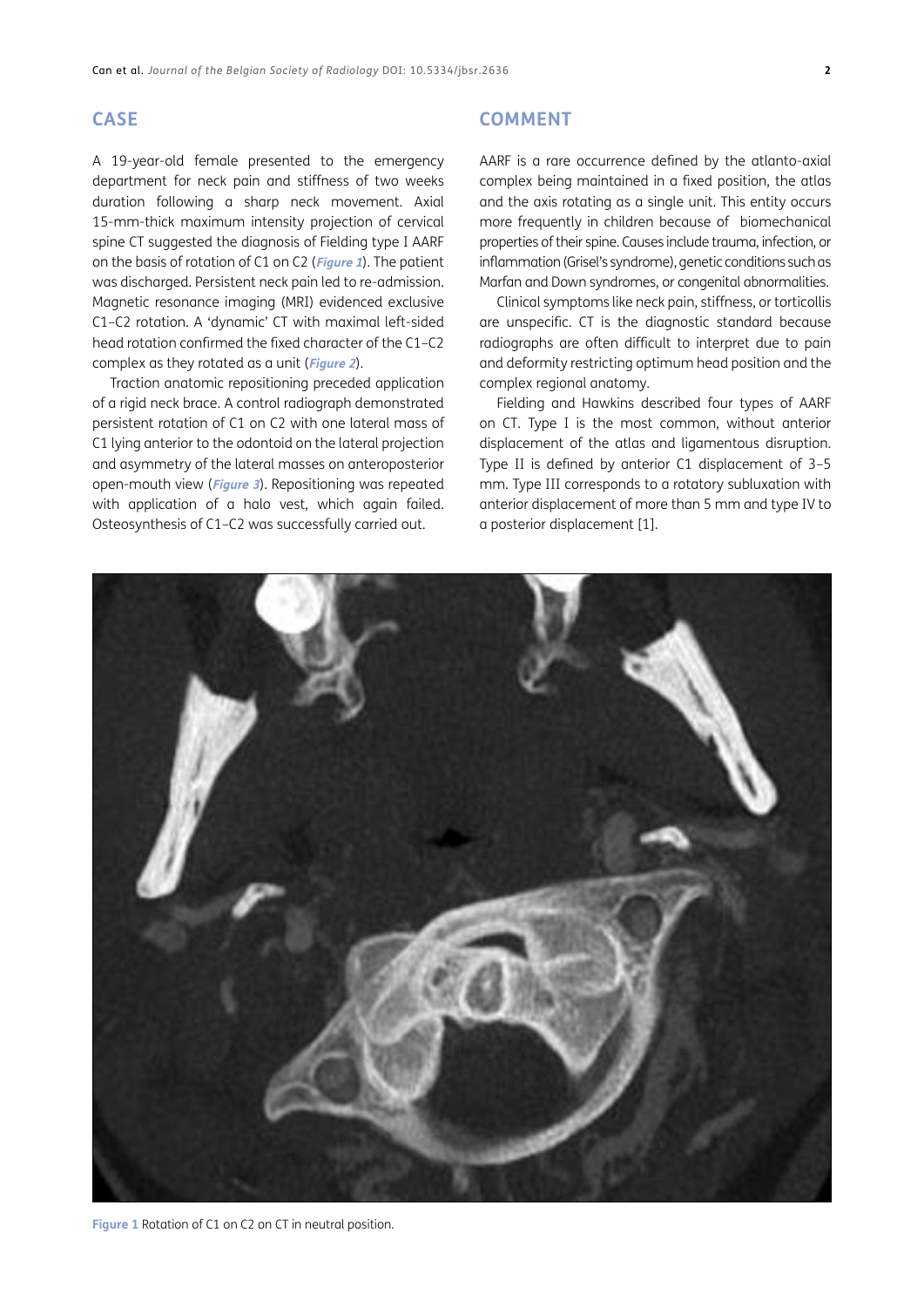

**Figure 2** Atlas and axis rotate as one unit on CT with maximal contralateral head rotation.

<span id="page-2-1"></span><span id="page-2-0"></span>

**Figure 3** Lateral and open mouth views radiographs.